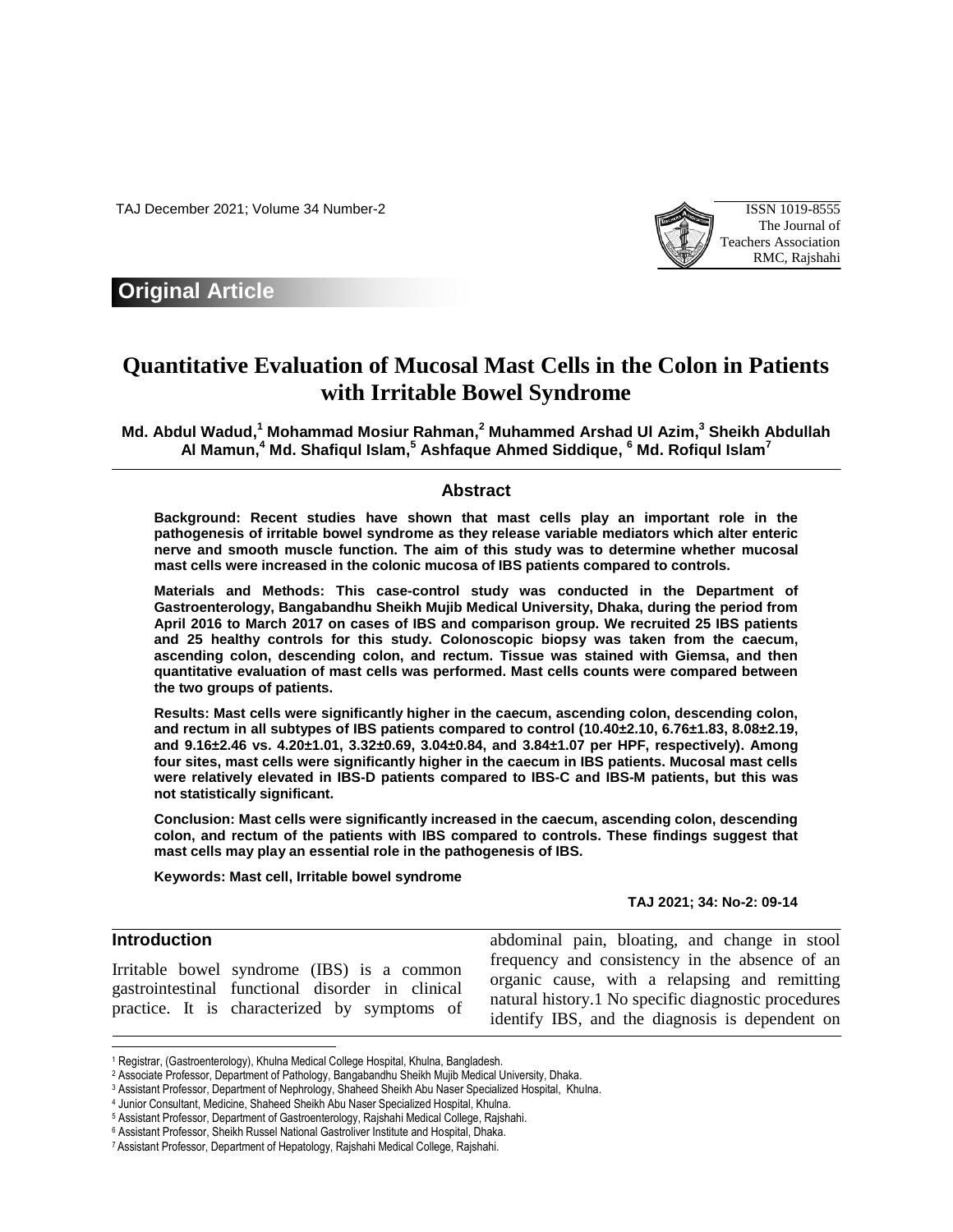symptoms and exclusion of organic causes.2 According to the predominant stool pattern experienced by the patient, the condition is often sub-classified into diarrhea-predominant IBS (IBS-D), constipation-predominant IBS (IBS-C), and mixed or alternating bowel habits IBS (IBS-M).1 The prevalence of IBS ranged from 1.1% to  $29.2\%$  in the general population<sup>3</sup> and occurred more commonly in women than men.4 In Bangladesh, its prevalence is reported at 20.6% in men and 27.7% in women.5 IBS may present at any age with peak prevalence in the third and fourth decades.6 Although this syndrome is not life-threatening, it leads to considerable morbidity, causing a clear restriction in daily life. Not only by medical consumption but also through indirect cost by sick leave, the economic impact is enormous.7 This economic burden adds to the importance of accurately diagnosing and managing IBS in both primary and secondary care.

The pathophysiological mechanism of IBS is complex and poorly understood. Over the years, several theories have been proposed to explain its pathophysiology, including increased intestinal permeability, visceral hypersensitivity, gastrointestinal dysmotility, intestinal dysbacteriosis, food intolerance, brain-gut axis dysregulation, and psychological stress, which are important biomarkers of IBS.8 However, the generation and association of these biomarkers are incompletely understood. It is now clear that these mechanisms, whether considered alone or in combination, are insufficient to explain symptom generation. In recent years, irritable bowel syndrome is increasingly viewed as a low-grade inflammatory disorder, nine and mucosal mast cells are considered to be a key component of the intestinal mucosal inflammation, accounting for the close relations of mast cells with major intestinal functions, such as epithelial secretion, epithelial permeability, blood flow, neuroimmune interactions, visceral sensation, and peristalsis.10 Intestinal mucosal mast cells in healthy individuals are preferentially located in close proximity to enteric nerve terminals in the lamina propria $11$ , with an estimated 70% of mast cells are in direct contact with enteric nerves, and another 20% are

within 2  $\mu$ m<sup>12</sup> and release a wide array of inflammatory mediators such as histamine, tryptase, chymase, serotonin that are capable of affecting enteric nerve function $13$  and muscle contractility.14 The intestinal mucosal mast cells are involved in gut inflammation through their interplay with the enteric nerve.15 This interaction between the mast cell and the enteric nerve is bidirectional; each secretes mediators or neuropeptides that act on the other. Activated mast cells release mediators such as histamine, tryptase, serotonin, etc., acting on the afferent nerve, while neuropeptides such as substance P, vasoactive intestinal peptide, and calcitonin-gene related peptides are secreted from nerve endings and affect mast cells activity.16 A number of observations have been cited as evidence for a relationship between IBS and mucosal mast cell counts. The first evidence of possible involvement of an inflammatory component in the intestinal wall of patients with IBS was reported in 1962 by Hiatt and Katz, who detected an increased number of mast cells in the colonic muscular layer in four patients.17 O'Sullivan et al. carried out a study in Ireland, and biopsy specimens were taken from the caecum, ascending colon, descending colon, and rectum. Mast cells were significantly increased in the caecum in IBS patients compared to controls in that study. Mast cells were also elevated in the ascending and descending colon in IBS than controls, but this was not statistically significant<sup>18</sup>. In Korea, Choi et al. obtained biopsy specimens from the caecum, ascending colon, descending colon, and rectum. They found mast cell counts in IBS patients at the descending colon were significantly higher than normal controls. In a group of patients with IBS, mast cell counts at the caecum were significantly higher in constipationpredominant IBS than diarrhea-predominant IBS <sup>19</sup>. However, Irvine et al. carried out a study in Canada and failed to show differences in mucosal mast cell counts in the colon in patients with IBS compared to controls  $20$ . Though many studies were performed in relating mucosal mast cell counts in the colon in patients with IBS in different countries with somewhat different results, there were no studies in Bangladesh related to this topic. In these circumstances, we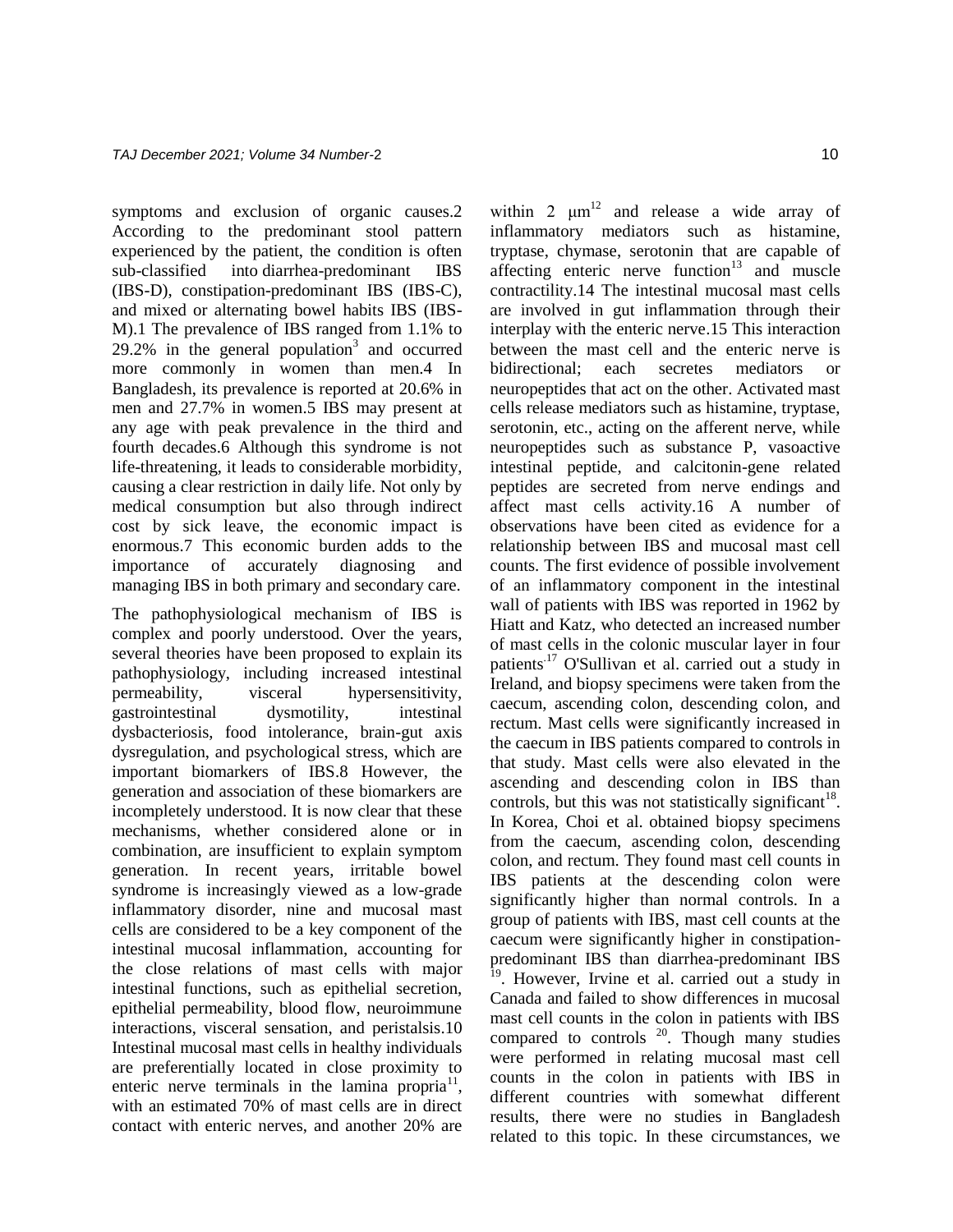evaluate mucosal mast cell counts in the colon in patients with IBS in our population.

### **Materials and Methods**

The hospital-based case-control study was conducted in the Department of Gastroenterology, Bangabandhu Sheikh Mujib Medical University, Dhaka, during one year period from April 2016 to March 2017 on cases of IBS and comparison group. We recruited 25 IBS patients and 25 healthy controls. IBS was diagnosed on ROME III criteria; none of them had alarm symptoms or concurrent allergic disease. Individuals with no symptoms of IBS who had undergone colonoscopy for screening purposes (e.g., evaluation of anemia, family history of colon cancer) and found normal findings were taken as controls. A purposive nonprobability method of sampling was employed. After a full explanation of the study procedure, informed written consent was taken, and then they were subjected to a colonoscopy procedure. Biopsy was taken from the caecum, ascending colon, descending colon, and rectum. Tissue was stained with Giemsa, and then quantitative evaluation of mast cells was performed by a single expert pathologist. Mast cell counts were compared between the two groups of patients. Statistical analysis was performed using SPSS (Statistical Package for Social Science). P values <0.05 were considered significant.

#### **Results**

The age range of both IBS patients and control was 18 to 55years. The mean age of IBS patients was  $34.44\pm9.92$  years, and controls were  $37.40\pm9.22$  years. 64% (16) were male among the IBS patients, and 36% (9) were female. On the other hand, 60% (15) were male, and 40% (10) were female in the control group. Male patients were predominant in both groups. Out of 25 IBS patients, IBS-D was 56% (14), IBS-M was 24% (6), and IBS-C was 20% (5). Most of the patients were IBS-D. Among the control group, the reasons for colonoscopy were evaluation of anemia 76.0% (19) and for surveillance of colonic neoplasm in subjects with a family history of colon cancer 24.0% (9). Mast cell counts were significantly higher in the caecum, ascending colon, descending colon, and rectum in IBS patients compared to control, as shown in table-1

**Table-1:** Comparison of mucosal mast cell counts between two study groups (n=50)

| <b>Site</b>      | Case             | Control         | p value                |  |
|------------------|------------------|-----------------|------------------------|--|
|                  | $(n=25)$         | $(n=25)$        |                        |  |
|                  | $Mean \pm SD$    | <b>Mean</b> ±SD |                        |  |
| Caecum           | $10.40 \pm 2.10$ | $4.20 \pm 1.01$ | $< 0.001$ <sup>s</sup> |  |
| Ascending colon  | $6.76 \pm 1.83$  | $3.32 \pm 0.69$ | $< 0.001$ <sup>s</sup> |  |
| Descending colon | $8.08 \pm 2.19$  | $3.04 \pm 0.84$ | $< 0.001$ <sup>s</sup> |  |
| Rectum           | $9.16 \pm 2.46$  | $3.84 \pm 1.07$ | $< 0.001$ <sup>s</sup> |  |

Mucosal mast cell counts in the caecum, ascending colon, descending colon, and rectum was significantly higher in all subtypes of IBS patients (IBS-D, IBS-C, and IBS-M) compared to control and mast cell counts were relatively elevated in IBS-D patients compared to IBS-C and IBS-M patients but this was not statistically significant as shown in table-2.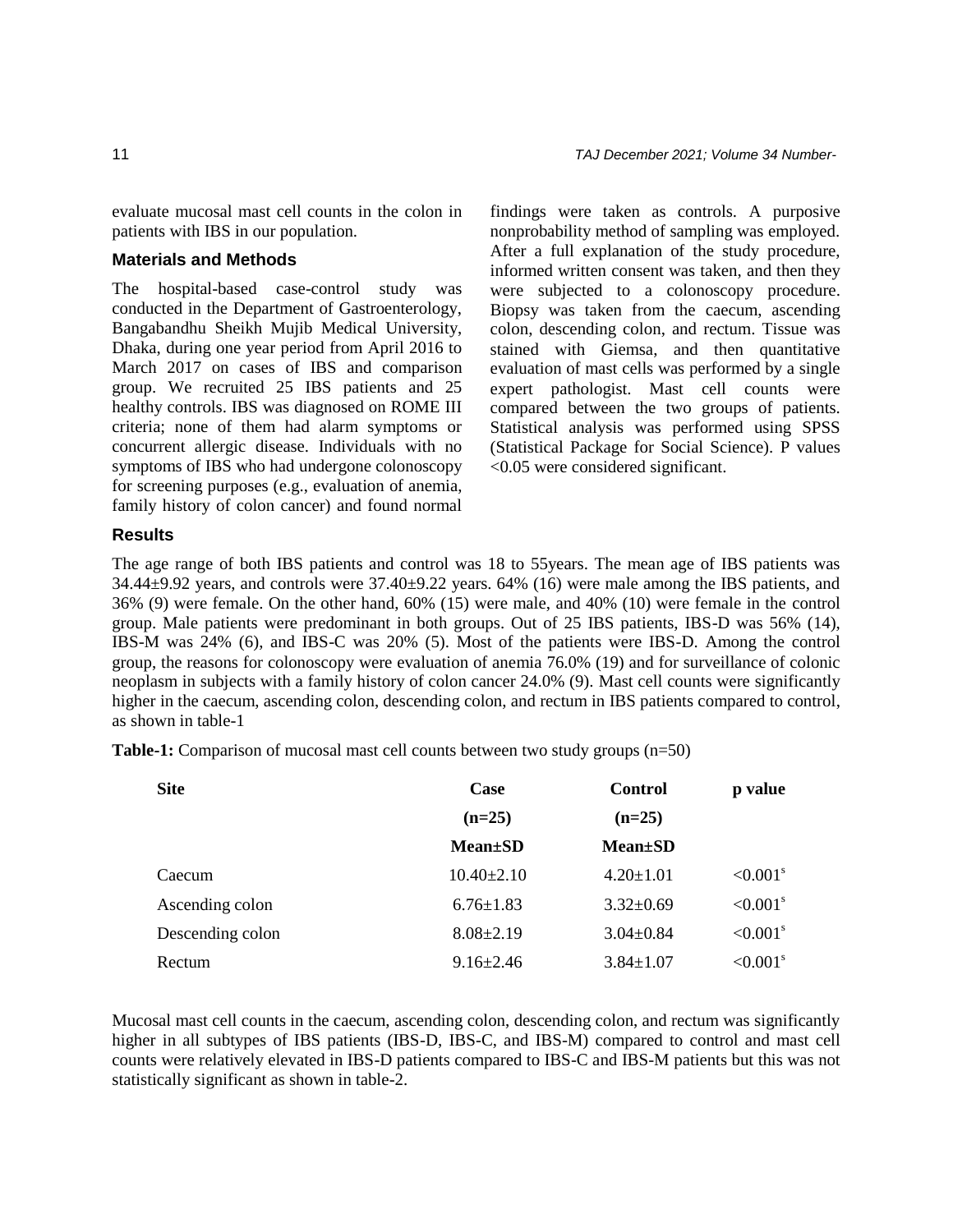| <b>Site</b>      | <b>Subgroups of IBS</b> |                 |                 |                       |
|------------------|-------------------------|-----------------|-----------------|-----------------------|
|                  | <b>IBS-D</b>            | <b>IBS-C</b>    | <b>IBS-M</b>    | p-value               |
|                  | $(n=14)$                | $(n=5)$         | $(n=6)$         |                       |
|                  | <b>Mean±SD</b>          | <b>Mean</b> ±SD | $Mean \pm SD$   |                       |
| Caecum           | $11.0 \pm 2.04$         | $8.60 \pm 1.82$ | $10.5 \pm 1.87$ | $0.085^{ns}$          |
| Ascending colon  | $7.0 \pm 1.66$          | $6.4 \pm 2.61$  | $6.5 \pm 1.76$  | $0.773^{ns}$          |
| Descending colon | $8.64 \pm 1.98$         | $6.80 \pm 2.39$ | $7.83 \pm 2.40$ | $0.270^{\text{ns}}$   |
| Rectum           | $9.71 \pm 2.27$         | $7.80 \pm 3.11$ | $9.0 \pm 2.28$  | $0.337$ <sup>ns</sup> |

**Table-2:** Comparison of mucosal mast cell counts among subgroups of IBS patients (n=25)

Among four sites, mast cell counts were significantly higher in the caecum, as shown in table-3.

**Table - 3:** Comparison of mucosal mast cell counts among different sites of the colon of IBS patients (n=25)

| <b>Site</b>         |                    |                                       |                                        |                    |                |  |
|---------------------|--------------------|---------------------------------------|----------------------------------------|--------------------|----------------|--|
|                     | Caecum<br>$(n=25)$ | <b>Ascending</b><br>colon<br>$(n=25)$ | <b>Descending</b><br>colon<br>$(n=25)$ | Rectum<br>$(n=25)$ | p-value        |  |
|                     | <b>Mean</b> ±SD    | $Mean \pm SD$                         | $Mean \pm SD$                          | <b>Mean</b> ±SD    |                |  |
| Mast cell<br>counts | $10.4 \pm 2.1$     | $6.8 \pm 1.8$                         | $8.1 \pm 2.2$                          | $9.2 + 2.5$        | $\leq 0.001^s$ |  |

No associations were seen between mucosal mast cells and other variables, including different age groups, gender, and duration of symptoms of IBS patients.

#### **Discussion**

In the present study, the mean age of the case group was 34.44±9.92 years, and the control group was 37.40±9.22 years. The difference in mean age was not statistically significant between the two groups. O'Sullivan et al. conducted a similar study and found the mean age of the IBS group was 42±11 years, and the mean age of the control group was  $44\pm8$  years<sup>18</sup> Considering gender distribution, 16(64.0%) were male among the IBS patients group, and 9(36.0%) were female. On the other hand, 15(60.0%) were male, and 10(40.0%) were female in the control group. Male patients were predominant in both groups. O'Sullivan et al. demonstrated that most IBS patients (86%; 12/14) and normal controls  $(71\%; 5/7)$  were female  $^{18}$ . Choi et al. reported 50% of IBS patients and 25%

of control were female<sup> $19$ </sup> In our study, female patients were lower in number in both groups. Female patients still get less medical privilege in our country. It may be the cause of the lower number of female patients. Our study focused on mucosal mast cell counts in the caecum, ascending colon, descending colon, and rectum. We found that the mucosal mast cell counts with Giemsa stain in the caecum, ascending colon, descending colon, and rectum were  $10.40 \pm 2.10$ ,  $6.76 \pm 1.83$ ,  $8.08\pm2.19$ , and  $9.16\pm2.46$  per HPF in IBS patients and 4.20±1.01, 3.32±0.69, 3.04±0.84, and 3.84±1.07 per HPF respectively in the control group. Mast cell counts were significantly higher in the caecum, ascending colon, descending colon, and rectum in IBS patients compared to control. Among four sites, mast cell counts were significantly higher in the caecum. We also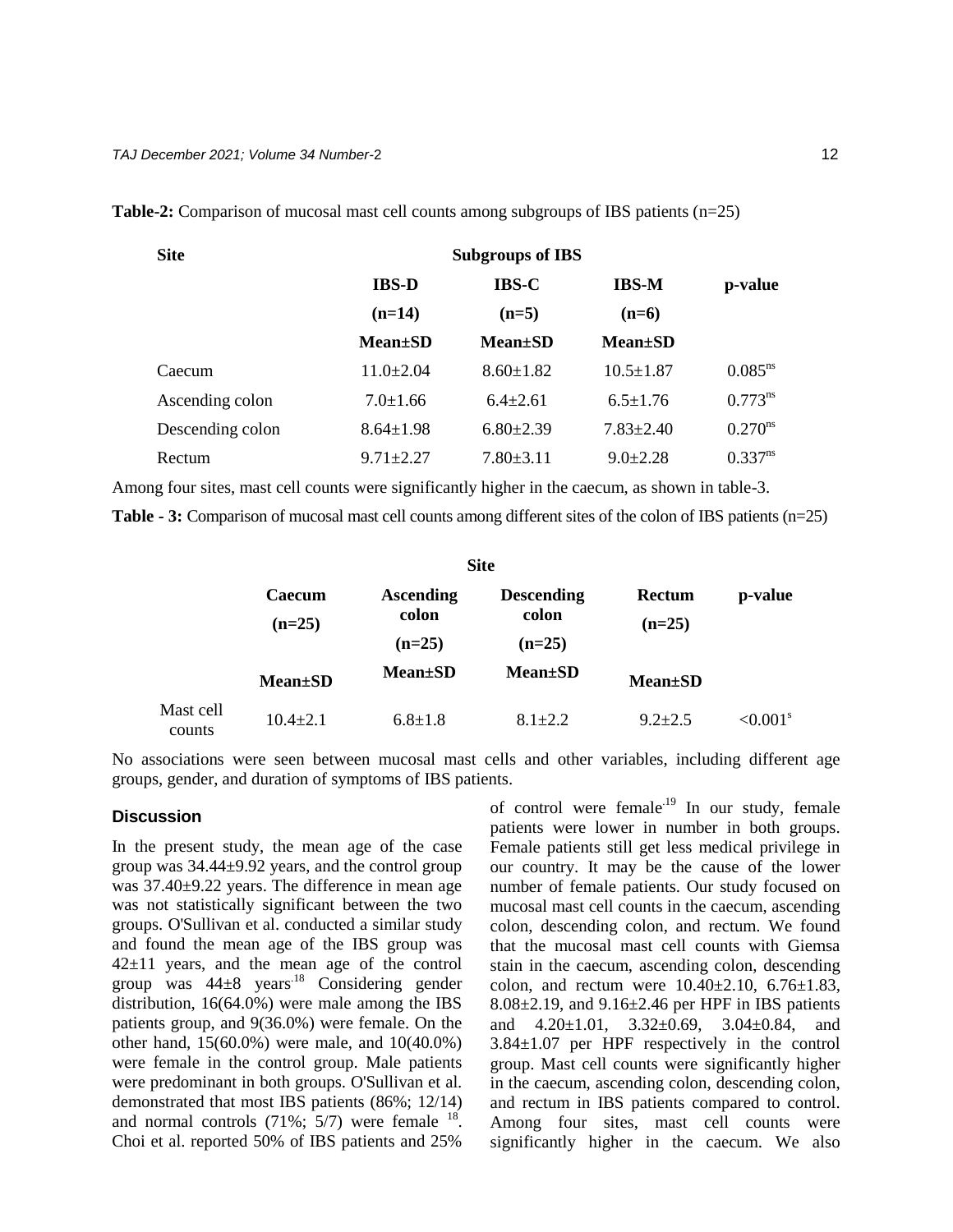demonstrated that mucosal mast cell counts in the caecum, ascending colon, descending colon, and rectum were substantially higher in all subtypes of IBS patients (IBS-D, IBS-C, and IBS-M) compared to control. De Silva et al. from Srilanka found that the mucosal mast cell counts with Giemsa stain in the caecum, ascending colon, descending colon, and rectum were 8.71 (2-14), 5.54 (3-8), 8.67 (4-20), and 10.08 (7-16) per HPF among 39 diarrhea-predominant IBS patients and 4.00 (2-6), 3.20 (1-5), 3.35 (3-4) and 4.13 (2-7) per HPF respectively among 13 controls<sup>21</sup> Mast cell counts were significantly higher in the caecum, ascending colon, descending colon, and rectum in diarrhea-predominant IBS patients compared to control. This result was consistent with our study result. O'Sullivan et al. carried out a similar study in Ireland and included a total of 14 IBS patients and seven normal controls, and biopsy specimens were taken from the caecum, ascending colon, descending colon, and rectum. They demonstrated tryptase positive mast cells (as represented by mean volume density of mast cells) were significantly higher in the caecum of IBS patients  $(0.91\pm0.18;$  CI 0.79-1.0) compared to controls (0.55±0.14; CI 0.40-0.69). Mast cells were also elevated in the ascending and descending colon in IBS patients than controls, but this was not statistically significant  $18$ . Another similar study conducted in Korea by Choi et al. included a total of 16 IBS patients, and eight normal controls and biopsy specimens were obtained from the caecum, ascending colon, descending colon, and rectum. They found tryptase-positive mast cell counts in IBS patients at the descending colon were significantly higher than normal controls  $(15.2 \pm 4.0 \text{ vs. } 10.9 \pm 2.7/400 \text{X})$ magnification) <sup>19</sup>. In Korea, Park et al. obtained biopsy specimens from the caecum and rectum of 14 IBS-D patients and 14 normal controls and demonstrated an increased number of mucosal mast cells with toluidine blue stain (as represented by a mean number of mast cells per  $mm<sup>2</sup>$ ) in IBS-D patients in comparison with the control group in both caecum  $(262.7 \pm 35.5 \text{ vs. } 165.1 \pm 25.3/\text{mm}^2)$ and rectum  $(184.7 \pm 27.0 \text{ vs. } 124.6 \pm 10.7/\text{mm}^2)^{-22}$ . In Korea, Sohn et al. included a total of 22 IBS-D patients and 21 normal controls, and biopsy

specimens were taken from the rectum. They demonstrated the number of tryptase-positive mast cells was substantially higher in the IBS-D patients than the normal controls  $(9.6\pm3.3 \text{ vs. } 5.7\pm$ 2.5/ HPF)  $^{23}$ . We observed that the results of mucosal mast cell count in IBS patients of different studies were varied. These variations may be due to methodological differences such as patient selection, sample size, biopsy site, and the method of mast cell identification. Different ethnic groups of people in different geographic areas may be another cause of these varying results. Our study was based on a sample from the caecum, ascending colon, descending colon, and rectum of both IBS patients and controls, and microscopic examination allowed precise identification of mast cell counts with Giemsa stain.

## **Conclusion**

Mast cell counts were significantly increased in the caecum, ascending colon, descending colon, and rectum in patients with IBS compared to controls in our study. Among four sites of the colon, mast cell counts were significantly higher in the caecum. An increase in mast cell numbers in the colon may be significant in the pathogenesis of IBS by releasing potent mediators such as histamine, serotonin, tryptase that alter the enteric nervous system and smooth muscle function. More work is clearly needed to further investigate the role of mast cells in the pathogenesis of IBS.

## **Conflict of Interest –** None

## **Acknowledgment:**

It is our pleasure and pride to express our heartiest gratitude to all teachers, colleagues, and all staff working in the endoscopy room in the Department of Gastroenterology, Bangabandhu Sheikh Mujib Medical University, for their kind cooperation. We express our sincere gratitude and indebtedness to the Department of Pathology, Bangabandhu Sheikh Mujib Medical University, for their constant support from beginning to the end of our work.